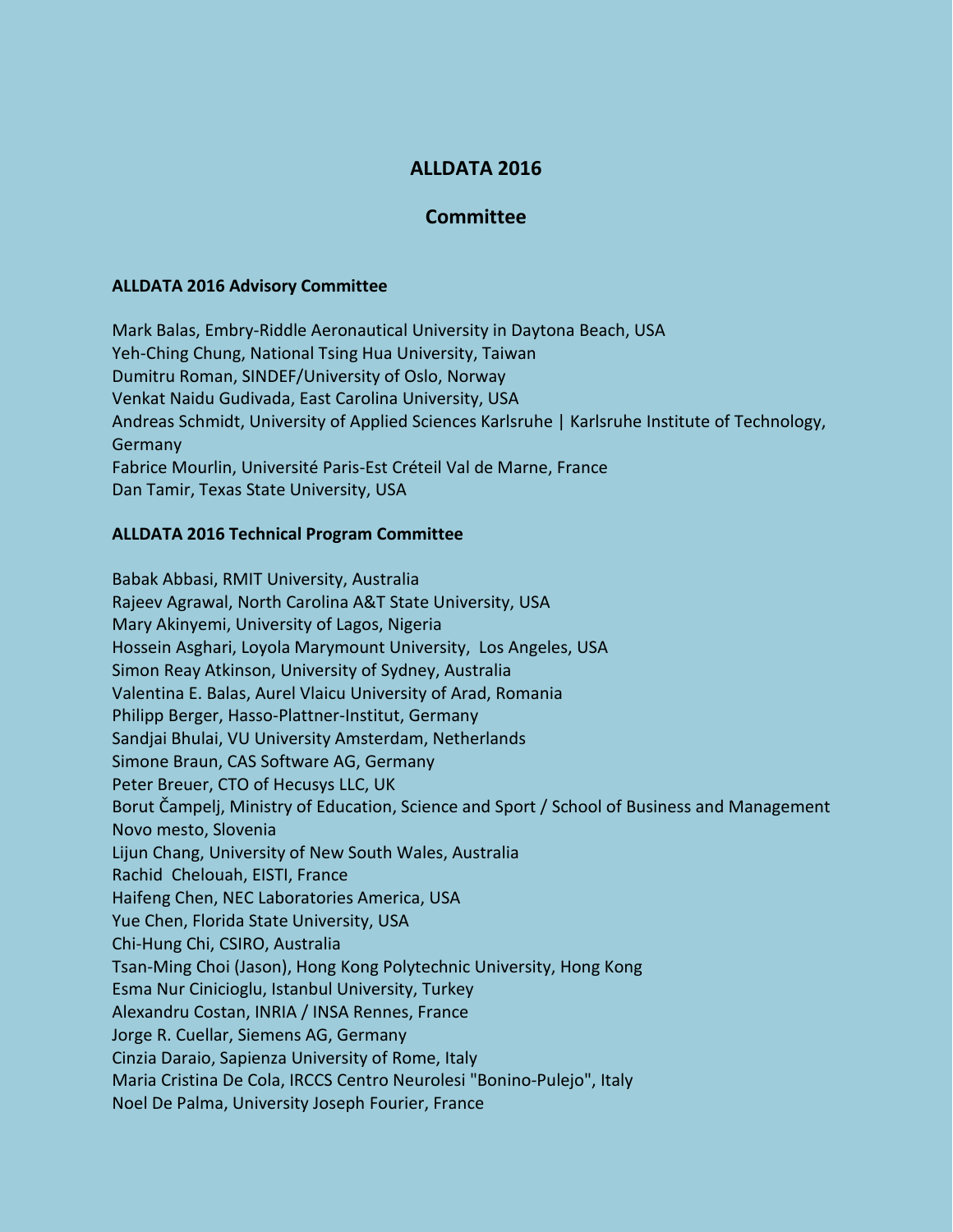Dorien DeTombe, International Research Society on Methodology of Societal Complexity, Netherlands Mohamed Y. Eltabakh, Worcester Polytechnic Institute (WPI), USA Serpil Erol, Gazi University, Turkey Gustav Feichtinger, Vienna University of Technology, Austria Denise Beatriz Ferrari, Instituto Tecnológico de Aeronáutica, Brazil Paola Festa, Universita' degli Studi di Napoli "FEDERICO II", Italy Yangchun Fu, University of Texas at Dallas, USA Fausto P. Garcia, Universidad Castilla-La Mancha, Spain Clemens Grelck, University of Amsterdam, Netherlands Jerzy Grzymala-Busse, University of Kansas, USA Venkat Naidu Gudivada, East Carolina University, USA Ali Fuat Guneri, Yildiz Technical University, Turkey Gür Emre Güraksin, Afyon Kocatepe University, Turkey Ragib Hasan, University of Alabama at Birmingham, USA Wen-Chi Hou, Southern Illinois University, USA Joshua Zhexue Huang, Shenzhen University, China Nilesh Jain, Intel Labs, USA Hai Jiang, Arkansas State University, USA David Kaeli, Northeastern University, USA Atsushi Kanai, Hosei University, Japan Sokratis K. Katsikas, University of Piraeus, Greece Dukka KC, North Carolina A&T State University Greensboro, USA Rasib Khan, University of Alabama at Birmingham, USA Jinho Kim, Kangwon National University, South Korea Alexander Lazovik, University of Groningen, Netherlands Defu Lian, Big data research center - University of Electronic Science and Technology of China, China Kun Liu, KTH Royal Institute of Technology, Sweden Claudio Lucchese, ISTI-CNR, Italy Victor E. Malyshkin, Russian Academy of Science, Russia Cezary Mazurek, Poznan Supercomputing and Networking Center (PSNC), Poland Roger Menday, Fujitsu, UK Armando B. Mendes, Azores University, Portugal Pablo Moscato, University of Newcastle, Australia Hidemoto Nakada, National Institute of Advanced Industrial Science and Technology, Japan Mirco Nanni, KDD Lab - ISTI-CNR, Italy Sadegh Nobari, Skolkovo Institute of Science and Technology, Russia Cyril Onwubiko, Research Series Ltd, UK Mario Pavone, University of Catania, Italy Yonghong Peng, University of Bradford, UK Jaroslav Pokorny, Charles University, Czech Republic Meikel Poess, Oracle Corporation, USA Loganathan Ponnambalam, Institute of High Performance Computing - A\*STAR, Singapore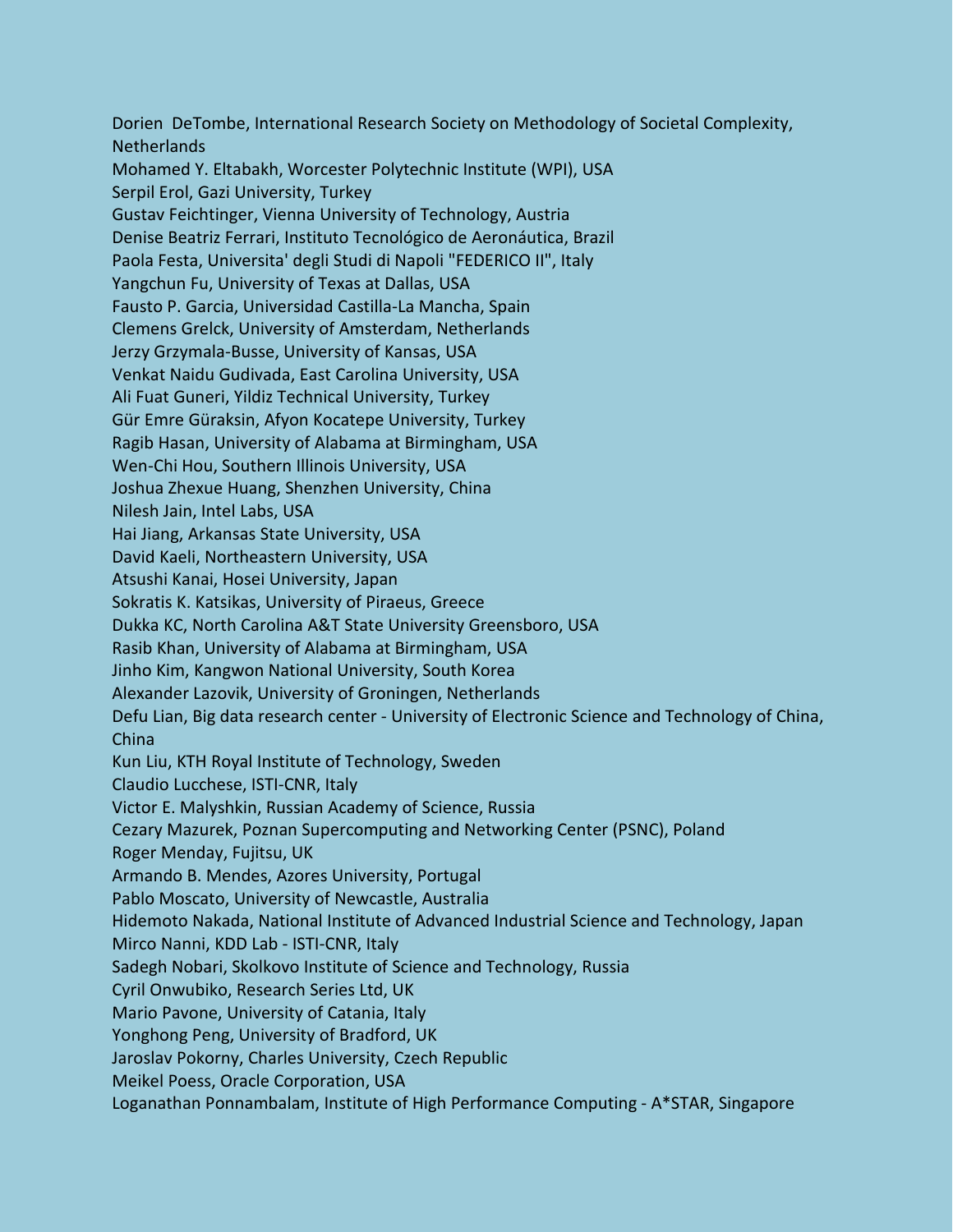Filip Radulovic, Universidad Politécnica de Madrid, Spain Stefan Rass, Alpen-Adria-Universität Klagenfurt, Austria Valderi Reis Quietinho Leithardt, Federal University of Rio Grande do Sul (UFRGS), Brazil Dumitru Roman, SINDEF/University of Oslo, Norway Paolo Romano, University of Lisbon / INESC-ID, Portugal Ismael Sanz, Universitat Jaume I, Spain Hiroyuki Sato, University of Tokyo, Japan Stefanie Scherzinger, Regensburg University of Applied Sciences (OTH Regensburg), Germany Ingo Schwab, Hochschule Karlsruhe, Germany Sharad Sharma, Bowie State University, USA Suzanne Michelle Shontz, University of Kansas, USA Patrick Siarry, Université de Paris 12, France Srivathsan Srinivasagopalan, Cognizant, USA Bela Stantic, Griffith University, Australia Yun Tian, California State University, Fullerton, USA Arthur Tórgo Gómez, Universidade do Vale do Rio dos Sinos (UNISINOS), Brazil Henry Tufo, University of Colorado at Boulder, USA Antonino Tumeo, Pacific Northwest National Laboratory, USA Bhekisipho Twala, University of Johannesburg, South Africa Liqiang Wang, University of Central Florida, USA Hironori Washizaki, Waseda University, Japan Ouri Wolfson, University of Illinois, USA Chase Wu, New Jersey Institute of Technology, USA Yinglong Xia, IBM Research, USA Feng Yan, College of William and Mary, USA Hongzhi Yin, University of Queensland, Australia Feng Yu, Youngstown University, USA Stefan Zander, FZI Research Center for Information Technology, Germany Daqiang Zhang, School of Software Engineering - Tongji University, China Vincent Zheng, Advanced Digital Sciences Center, Singapore Sotirios Ziavras, New Jersey Institute of Technology, Newark, USA

### **KESA 2016**

#### **IARIA Advisory**

Dumitru Roman, SINDEF/University of Oslo, Norway

#### **KESA 2016 Chairs**

Maria Pia di Buono, University of Salerno, Italy Mario Monteleone, University of Salerno, Italy Annibale Elia, University of Salerno, Italy